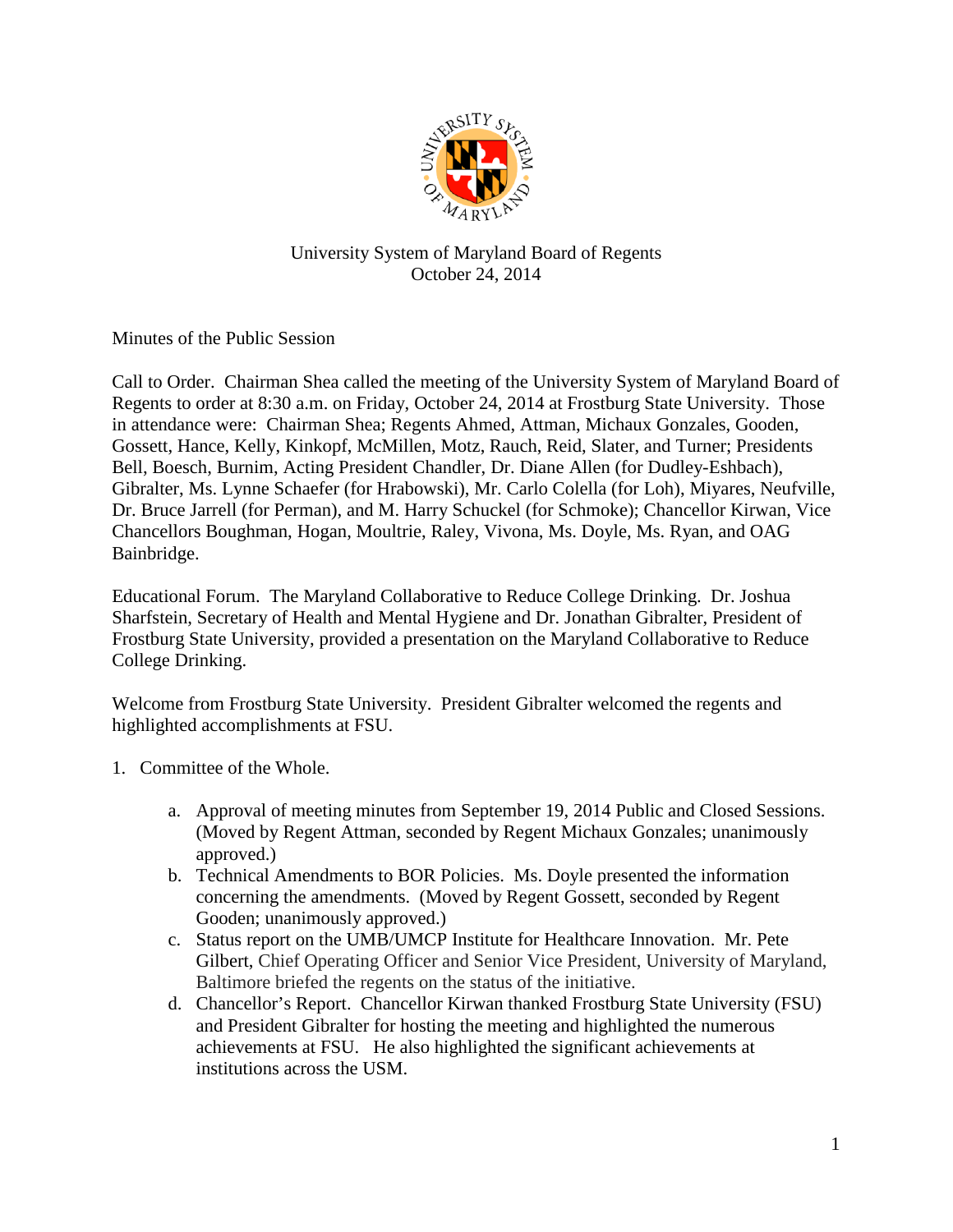The Chancellor announced that he is meeting with several groups throughout the state to update business community leaders on the USM strategic plan progress. These meetings will continue through the remainder of the year.

Finally he reported that work has began on the development of the FY 2016 budget with meetings with Governor O'Malley, members of the legislature, and professionals from the Department of Budget and Management. He underscored the importance of keeping USM priorities aligned with state priorities, supporting the USM strategic plan, and maintaining the USM as a genuine funding priority.

- 2. Report of Councils.
	- a. Council of University System Faculty. Dr. Bryant reported on the activities of the Council, which included a briefing and discussion on the Center for Academic Innovation, modifications to, and implementation of USM policies, the PTRM/ART Workgroup, the review of the faculty workload report, and state employees health benefits for 2015. In addition, CUSF voted to amend its bylaws to require the Chair to submit an annual report to the Chancellor on shared governance.
	- b. Council of University System Presidents. Dr. Burnim reported that the presidents discussed the following issues at their recent meeting: ICA incentive-based compensation policy, collective bargaining and service fees, and return on investment and the capital budget. They were also briefed on the report and recommendations on the nonexempt pay program and new health care benefits
	- c. University System of Maryland Student Council. Mr. McGee reported on the activities of the Council including the "It's On Us" campaign, the MOST faculty workshop, coordinated voter registration efforts and a letter writing campaign to the Governor and Lieutenant Governor that discusses the importance of investing in public higher education.
	- d. Council of University System Staff. Mr. Crockett reported on the Council's activities, which included review and support for the proposed amendments to the policy on student classification for admission and tuition purposes, input on the USM Sexual Misconduct Policy Workgroup, ways to enhance communication on the council activities and revamping Annapolis Advocacy Day to increase reach and effectiveness. The Council was briefed on the changes to the State of Maryland's State Employee Health Plans. The Council also finalized the 2015 BOR award packets and the Executive Committee will be conducting more system wide assessments on shared governance, its role, and importance in the USM.
- 3. Committee on Finance. Regent Attman provided the report of the committee.
	- a. Approval of meeting minutes from October 9, 2014 Closed and Public Sessions. (Moved by Regent Attman, seconded by Regent Michaux Gonzales; unanimously approved.)
	- b. Amendments to USM Policy VIII-2.70—Policy on Student Classification for Admission and Tuition Purposes. (Moved by Regent Attman, seconded by Regent Gooden; unanimously approved.)